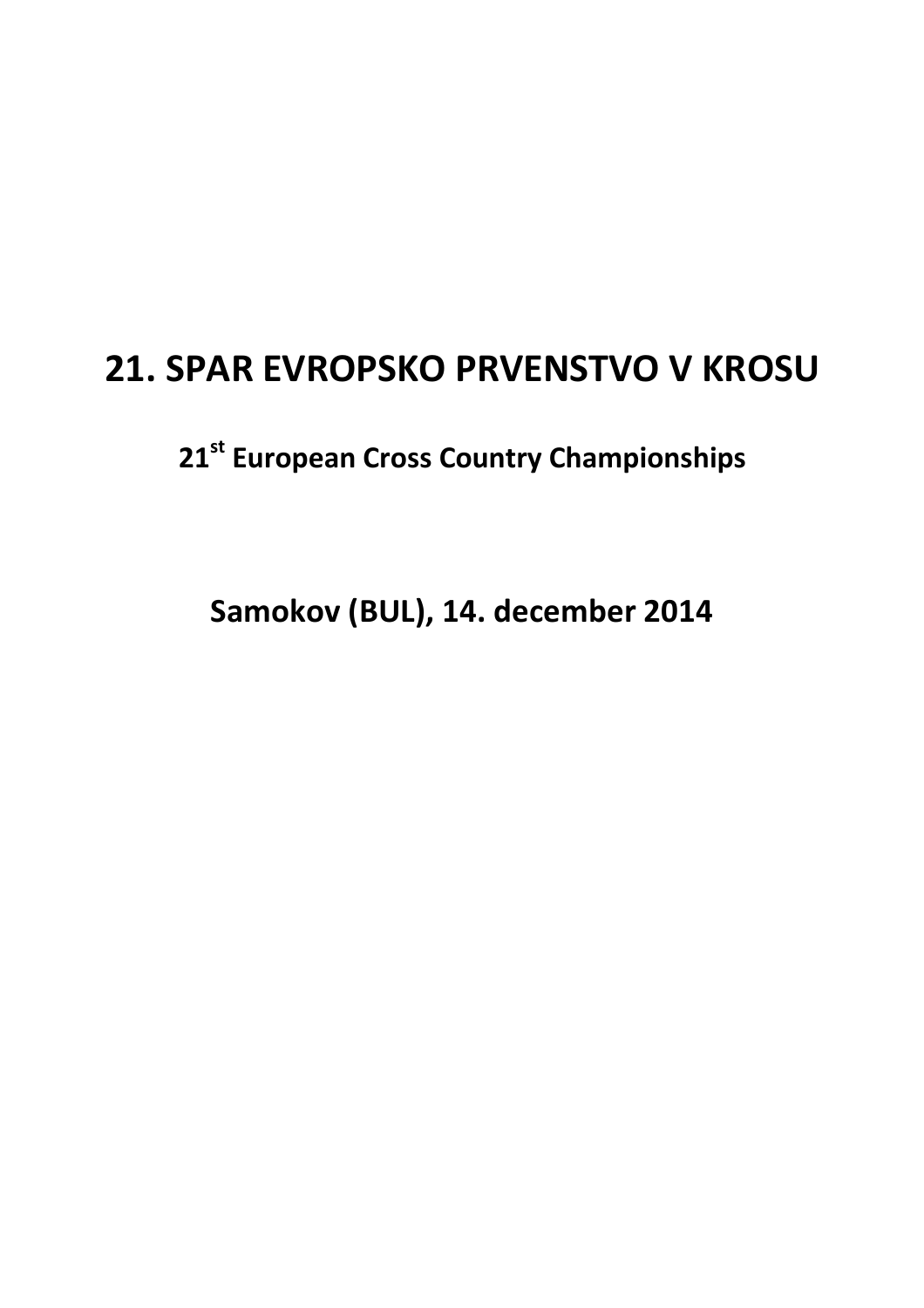



U23 Men 14 DEC 2014 Distance: 7782m Start Time: 12:16

# **Results**

| Rank         |     | <b>Bib Name</b>                     | Nat               | Date of Birth       | Result         | Time<br><b>Behind</b> |  |
|--------------|-----|-------------------------------------|-------------------|---------------------|----------------|-----------------------|--|
| 1            |     | 238 SAFIULIN Ilgizar                | <b>RUS</b>        | 9 DEC 1992          | 25:31          |                       |  |
| $\mathbf{2}$ | 234 | <b>MAKSIMOV Igor</b>                | <b>RUS</b>        | 26 APR 1992         | 25:33          | 0:02                  |  |
| 3            | 235 | <b>NIKITIN Vladimir</b>             | <b>RUS</b>        | 5 AUG 1992          | 25:37          | 0:06                  |  |
| 4            | 110 | <b>HAY Jonathan</b>                 | <b>GBR</b>        | 12 FEB 1992         | 25:46          | 0:15                  |  |
| 5            | 109 | <b>HAWKINS Callum</b>               | <b>GBR</b>        | 22 JUN 1992         | 25:49          | 0:18                  |  |
| 6            |     | 253 ENGHOLM Elmar                   | SWE               | 2 OCT 1992          | 25:52          | 0:21                  |  |
| 7            |     | 117 SCOTT Marc                      | <b>GBR</b>        | 21 DEC 1993         | 25:54          | 0:23                  |  |
| 8            | 79  | <b>BARRER Francois</b>              | <b>FRA</b>        | 8 JUN 1993          | 25:56          | 0:25                  |  |
| 9            |     | 258 PALM Alexander                  | SWE               | 17 JUL 1993         | 26:00          | 0:29                  |  |
| 10           |     | 239 STRELKOV Mikhail                | <b>RUS</b>        | 25 JUL 1994         | 26:03          | 0:32                  |  |
| 11           |     | 92 MEKDAFOU Youssef                 | <b>FRA</b>        | 16 MAY 1992         | 26:06          | 0:35                  |  |
| 12           | 60  | <b>CARRO Fernando</b>               | <b>ESP</b>        | 1 APR 1992          | 26:07          | 0:36                  |  |
| 13           | 259 | <b>SOLOMON Napoleon</b>             | SWE               | 14 FEB 1994         | 26:09          | 0:38                  |  |
| 14           |     | 285 ZHUKOV Yehor                    | <b>UKR</b>        | 26 FEB 1992         | 26:11          | 0:40                  |  |
| 15           |     | 114 HULSON Charlie                  | <b>GBR</b>        | 7 MAR 1993          | 26:11          | 0:40                  |  |
| 16           |     | 206 ROGIEWICZ Andrzej               | <b>POL</b>        | 1 MAR 1993          | 26:15          | 0:44                  |  |
| 17           |     | 130 PFEIFFER Hendrik                | <b>GER</b>        | 18 MAR 1993         | 26:16          | 0:45                  |  |
| 18           |     | 142 DOONEY Kevin                    | <b>IRL</b>        | 7 JUL 1993          | 26:17          | 0:46                  |  |
| 19           | 17  | <b>BASEMANS Dries</b>               | <b>BEL</b>        | 12 FEB 1992         | 26:18          | 0:47                  |  |
| 20           | 22  | <b>KIMELI Isaac</b>                 | <b>BEL</b>        | 9 MAR 1994          | 26:20          | 0:49                  |  |
| 21           | 52  | <b>NIJHUIS Thijs</b>                | DEN               | 20 SEP 1992         | 26:22          | 0:51                  |  |
| 22           |     | 18 CASTEELE Steven                  | <b>BEL</b>        | 11 JUL 1994         | 26:23          | 0:52                  |  |
| 23           |     | 29 TSENOV Mitko                     | <b>BUL</b>        | 13 JUN 1993         | 26:25          | 0:54                  |  |
| 24           | 58  | <b>BENABBOU Houssane Eddine</b>     | <b>ESP</b>        | 25 MAY 1993         | 26:26          | 0:55                  |  |
| 25           |     | 200 GRYCKO Tomasz<br>137 BRADY Liam | POL<br><b>IRL</b> | 16 SEP 1992         | 26:27          | 0:56                  |  |
| 26<br>27     |     | 122 ARBOGAST Jannik                 | <b>GER</b>        | 14 AUG 1992<br>1992 | 26:28<br>26:28 | 0:57<br>0:57          |  |
| 28           |     | 160 ED DERRAZ Abdelmjid             | ITA               | 30 MAY 1992         | 26:30          | 0:59                  |  |
| 29           |     | 277 KUZMICHYOV Oleksandr            | <b>UKR</b>        | 25 JUL 1992         | 26:30          | 0:59                  |  |
| 30           |     | 103 DAVIES Jonathan                 | <b>GBR</b>        | 28 OCT 1994         | 26:31          | 1:00                  |  |
| 31           |     | 83 BOUR Félix                       | <b>FRA</b>        | 25 MAR 1994         | 26:33          | 1:02                  |  |
| 32           |     | 197 VEDVIK Marius Øyre              | <b>NOR</b>        | 18 MAR 1992         | 26:33          | 1:02                  |  |
| 33           |     | 132 STEINSBERGER Marc Corin         | <b>GER</b>        | 1993                | 26:34          | 1:03                  |  |
| 34           |     | 256 KINGSTEDT John                  | SWE               | 11 SEP 1992         | 26:35          | 1:04                  |  |
| 35           |     | 62 ESCRICHE Jaime                   | <b>ESP</b>        | 3 JAN 1993          | 26:38          | 1:07                  |  |
| 36           |     | 283 VYKHOPEN Yuriv                  | <b>UKR</b>        | 8 MAY 1992          | 26:49          | 1:18                  |  |
| 37           |     | 24 JUNUZOVIC Osman                  | BIH               | 28 SEP 1993         | 26:52          | 1:21                  |  |
| 38           |     | 273 YILDIRIMCI Sabahattin           | <b>TUR</b>        | 25 MAR 1994         | 26:53          | 1:22                  |  |
| 39           |     | 72 NAVARRO Gabriel                  | <b>ESP</b>        | 6 AUG 1992          | 26:54          | 1:23                  |  |
| 40           |     | 145 HARGREAVES Brandon              | <b>IRL</b>        | 20 JAN 1993         | 26:54          | 1:23                  |  |
| 41           |     | 168 QUAZZOLA Italo                  | <b>ITA</b>        | 10 MAY 1994         | 26:55          | 1:24                  |  |
| 42           |     | 74 PUYUELO Víctor                   | <b>ESP</b>        | 7 MAY 1992          | 26:59          | 1:28                  |  |
| 43           | 89  | <b>KLEIN Theodore</b>               | <b>FRA</b>        | 14 NOV 1994         | 27:01          | 1:30                  |  |
| 44           | 159 | <b>D'ONOFRIO Daniele</b>            | ITA               | 8 OCT 1993          | 27:02          | 1:31                  |  |
| 45           |     | 134 WEDEL Konstantin                | GER               | 22 NOV 1993         | 27:11          | 1:40                  |  |
| 46           |     | 209 BARATA Samuel                   | <b>POR</b>        | 19 JUL 1993         | 27:14          | 1:43                  |  |

#### INTERNET Service: www.european-athletics.org

Timing, Measurement & Data Service by  $\Omega$  OMEGA





printed at SUN 14 DEC 2014 12:57



**EURIOVISION** 

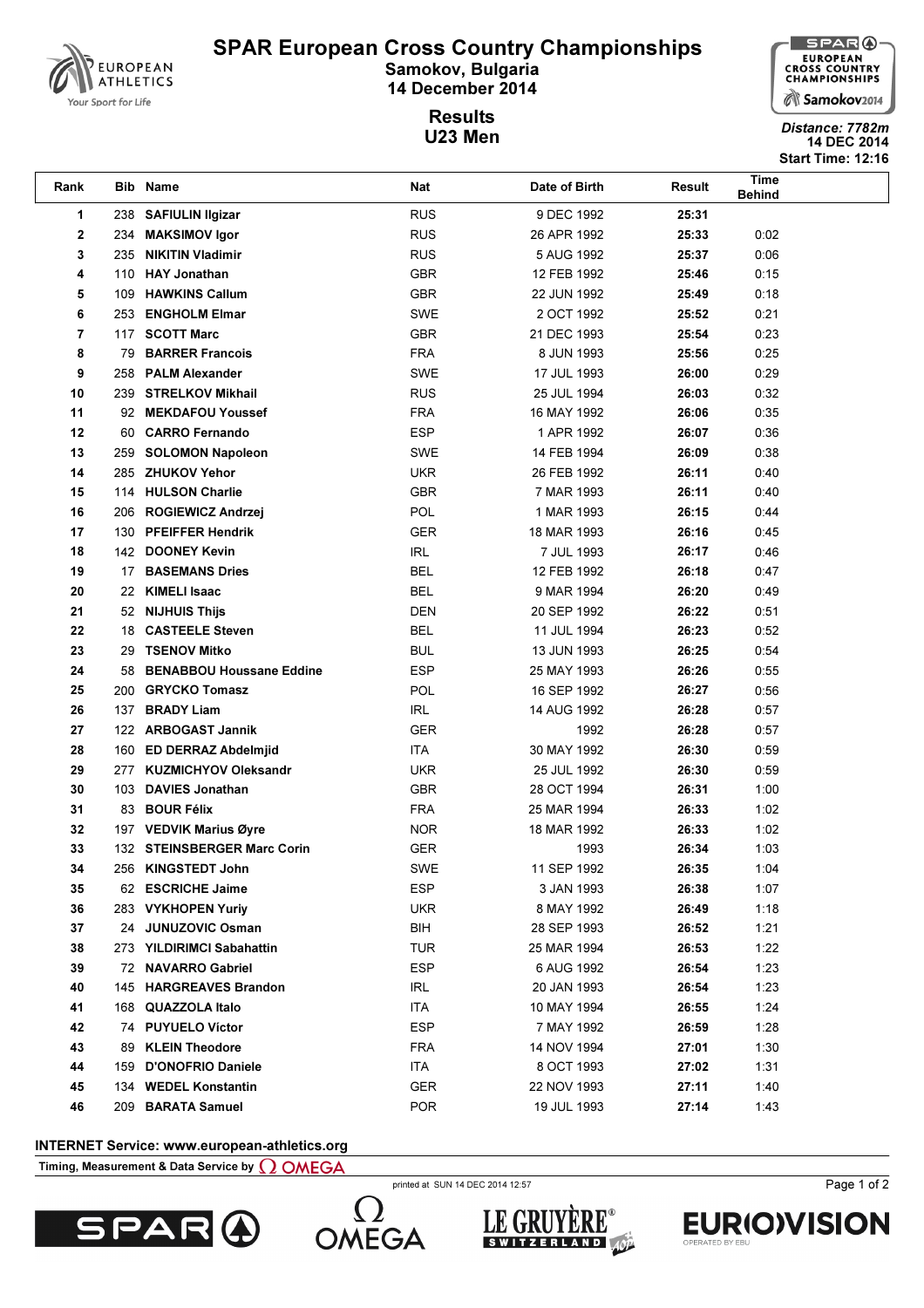

Results



#### U23 Men 14 DEC 2014 Start Time: 12:16 Distance: 7782m

Time یسته به است که از این کشور از این معامل است.<br>استفاده از این کشور Date of Birth Result به این این کشور از این کشور از این کشور از این کشور از این کشور از ای Behind 208 TOPOLNICKI Szymon POL 4 FEB 1994 27:17 1:46 178 DOPOLSKAS Valdas LTU 30 APR 1992 27:18 1:47 201 JASTRZEBSKI Kamil POL 26 AUG 1992 27:20 1:49 244 ENGELHARDT Adriano SUI 10 NOV 1992 27:23 1:52 135 GREGOR László HUN 10 JAN 1992 27:25 1:54 97 SADDEDINE Alexandre FRA 29 SEP 1994 27:28 1:57 82 BOULEKOUANE Sofiane FRA 29 FEB 1992 27:29 1:58 242 PUHAR Rok SLO 14 SEP 1992 27:30 1:59 248 DUREC Peter SVK 12 SEP 1992 27:33 2:02 40 JANU Jan CZE 5 NOV 1993 27:43 2:12 284 YAKYMCHUK Maksym UKR 7 JUN 1994 27:48 2:17 215 ATANASOAEI Catalin Constantin ROU 10 MAR 1993 27:55 2:24 143 DUFFY Conor IRL 1992 28:12 2:41 174 HARTMANIS Reinis LAT 4 JAN 1994 28:22 2:51 138 CHESSER Dara IRL 16 AUG 1992 28:33 3:02 216 BARBUT Andrei Ionut ROU 27 FEB 1994 28:37 3:06 226 MOTOGNA Bogdan Ionut ROU 13 JUL 1994 28:48 3:17 224 LUTIC Gabriel Cristian ROU 8 DEC 1993 29:10 3:39 36 SRŠA Martin CRO 28 MAR 1994 29:37 4:06 181 ANCHEVSKI Atanas MKD 14 JUN 1992 30:39 5:08 BORGES Luis Miguel POR 4 OCT 1994 DNF 157 CRIPPA Nekagenet 117A 16 SEP 1994 DNF GRAY Will GBR 24 JAN 1993 DNF KOLLER Jonas GER 22 MAR 1993 DNF KUNTS Yevgeniy RUS 21 APR 1993 DNF 147 MCDERMOTT Ryan **IRL 10 AUG 1992** DNF NITKA Maciej POL 13 OCT 1993 DNF SERJOGINS Dmitrijs LAT 23 FEB 1993 DNF **REHBERG Stig COMPUTE:** GER 28 APR 1992 **DNS** Intermediate times:  $567m$  1:49 60 CARRO Fernando (ESP) 1098m 3:41 273 YILDIRIMCI Sabahattin (TUR) 2212m 7:24 160 ED DERRAZ Abdelmjid (ITA)<br>3326m 11:04 234 MAKSIMOV Igor (RUS) **3326m** 11:04 234 MAKSIMOV Igor (RUS)<br>**4440m** 14:43 109 HAWKINS Callum (GBF 14:43 109 HAWKINS Callum (GBR) 5554m 18:24 109 HAWKINS Callum (GBR) 6668m 22:06 238 SAFIULIN Ilgizar (RUS)



printed at SUN 14 DEC 2014 12:57

Timing, Measurement & Data Service by  $\Omega$  OMEGA



Weather conditions





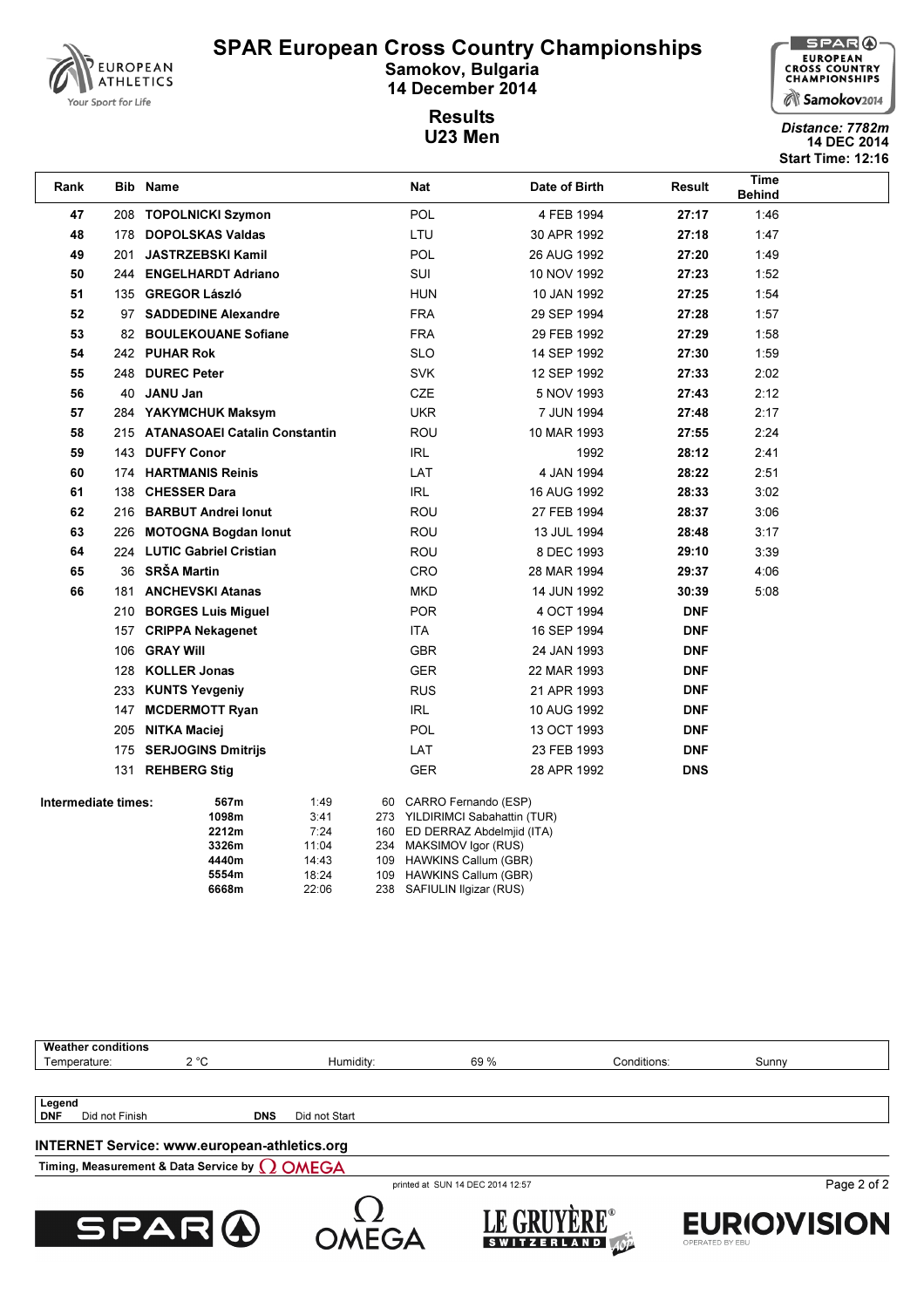

Results

Time یسته به است که از این کشور از این معامل است.<br>استفاده از این کشور Date of Birth Result به این این کشور از این کشور از این کشور از این کشور از این کشور از ای



#### U23 Women 2014 Distance. 8005/11 Start Time: 11:32 Distance: 6085m

Behind

1 469 AUCKLAND Rhona GBR 11 MAY 1993 22:23 417 MIRCHEVA Militsa BUL 24 MAY 1994 22:25 0:02 578 FAZLITDINOVA Gulshat RUS 28 AUG 1992 22:28 0:05 580 SOKOLENKO Yekaterina RUS 13 SEP 1992 22:32 0:09 540 KOSTER Maureen NED 3 JUL 1992 22:37 0:14 603 EYTEMIS Sevilay TUR 3 APR 1993 22:44 0:21 403 CARTON Louise BEL 16 APR 1994 22:49 0:26 577 APLACHKINA Svetlana RUS 28 NOV 1992 22:56 0:33 491 WRIGHT Alice GBR 3 NOV 1994 22:59 0:36 586 TERZIC Amela SRB 2 JAN 1993 23:04 0:41 582 MIŠMAŠ Maruša SLO 24 OCT 1994 23:08 0:45 474 GORECKA Emelia GBR 29 JAN 1994 23:10 0:47 437 FERNÁNDEZ Blanca ESP 1 APR 1992 23:22 0:59 568 FLOREA Monica Madalina ROU 3 FEB 1993 23:24 1:01 476 HAYNES Maryse GBR 5 AUG 1994 23:29 1:06 596 ADANIR Seyran TUR 12 JAN 1993 23:32 1:09 579 LITVINOVA Luiza RUS 4 JAN 1993 23:35 1:12 611 KHAPILINA Viktoriya UKR 23 APR 1992 23:38 1:15 501 THEMANN Tabea GER 22 MAR 1992 23:43 1:20 477 HOLT Katie GBR 7 SEP 1992 23:45 1:22 498 REHBERG Maya GER 28 APR 1994 23:52 1:29 22 595 SJÖSTRÖM Agnes **SWE 23 MAR 1994** 23:55 1:32 409 SAVINA Nina BLR 21 JUL 1993 23:58 1:35 24 550 CARVALHO Catarina **POR** 1 MAR 1992 24:02 1:39 25 451 TAMBET Heleene EST EST 31 MAY 1993 24:02 1:39 549 RUTKOWSKA Katarzyna POL 14 JAN 1994 24:03 1:40 410 YAROSHEVICH Viktoria BLR 9 FEB 1993 24:04 1:41 492 AMRHEIN Fabienne GER 25 NOV 1992 24:05 1:42 481 MURRAY Rebecca GBR 26 SEP 1994 24:06 1:43 408 PUZAKOVA Nastassia BLR 12 DEC 1993 24:10 1:47 572 PANAET Elena ROU 5 JUN 1993 24:10 1:47 421 MEZULIÁNÍKOVÁ Diana CZE 10 APR 1992 24:12 1:49 610 KALYUZHNA Viktoriya UKR 11 JUL 1994 24:13 1:50 457 CHEVILLARD Cécile FRA 6 APR 1992 24:16 1:53 597 AKPINAR Sabahat TUR 20 JUL 1993 24:21 1:58 436 ESPEJO Cristina ESP 13 OCT 1994 24:25 2:02 446 PÉREZ María José ESP 12 JUN 1992 24:31 2:08 600 **AYDEMIR Esma** TUR 1 JAN 1992 **24:36** 2:13 500 TEEGEN Isabell GER 16 SEP 1993 24:37 2:14 515 MURRAY Orna IRL 5 JUN 1994 24:39 2:16 562 BUNEA Anca Maria ROU 4 AUG 1994 24:43 2:20 42 511 HEASLIP Shona 18 CHE 18 SEP 1994 24:45 2:22 407 IVANAU Ilona BLR 21 FEB 1994 24:46 2:23 609 HODAKYVSKA Mariya UKR 4 JAN 1994 24:53 2:30 581 YEFIMOVA Tatyana RUS 19 JAN 1992 24:58 2:35 561 BALTOI Adelina Paulina ROU 19 SEP 1992 25:06 2:43

#### INTERNET Service: www.european-athletics.org

### Timing, Measurement & Data Service by  $\Omega$  OMEGA







printed at SUN 14 DEC 2014 12:04



Page 1 of 2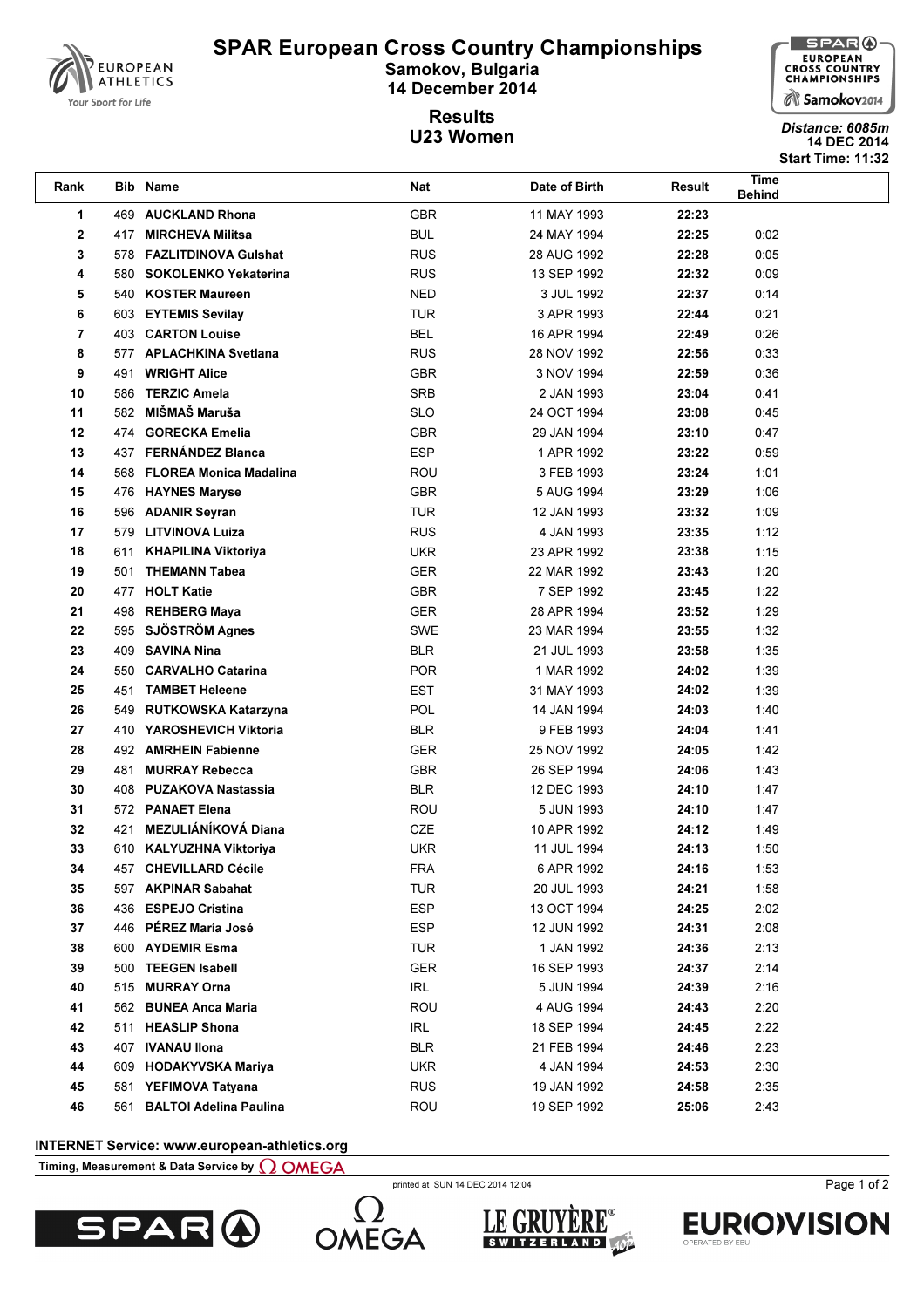

## **Results**



## U23 Women 14 DEC 2014 Distance: 6085m Start Time: 11:32

| Rank                |     | Bib Name              |       |     | Nat                          | Date of Birth | <b>Result</b> | Time<br><b>Behind</b> |  |
|---------------------|-----|-----------------------|-------|-----|------------------------------|---------------|---------------|-----------------------|--|
| 47                  |     | 504 GYÜRKÉS Viktória  |       |     | <b>HUN</b>                   | 15 OCT 1992   | 25:07         | 2:44                  |  |
| 48                  | 455 | <b>BOURGEIX Anais</b> |       |     | <b>FRA</b>                   | 5 MAY 1992    | 25:08         | 2:45                  |  |
| 49                  | 518 | O'SULLIVAN Maria      |       |     | <b>IRL</b>                   | 6 APR 1992    | 25:09         | 2:46                  |  |
| 50                  | 608 | <b>BUBNYAK Iryna</b>  |       |     | <b>UKR</b>                   | 5 AUG 1993    | 25:13         | 2:50                  |  |
| 51                  | 552 | <b>GODINHO Susana</b> |       |     | <b>POR</b>                   | 5 JUL 1992    | 25:15         | 2:52                  |  |
| 52                  | 502 | <b>TRÄNKLE Melina</b> |       |     | <b>GER</b>                   | 1992          | 25:27         | 3:04                  |  |
| 53                  | 554 | <b>MARTINS Marta</b>  |       |     | <b>POR</b>                   | 15 JAN 1992   | 25:43         | 3:20                  |  |
| 54                  |     | 560 ACHIM Luminita    |       |     | <b>ROU</b>                   | 23 FEB 1994   | 25:50         | 3:27                  |  |
| 55                  | 514 | <b>MULHARE Mary</b>   |       |     | <b>IRL</b>                   | 14 FEB 1993   | 25:50         | 3:27                  |  |
| 56                  | 521 | <b>SMYTH Rachael</b>  |       |     | <b>IRL</b>                   | 19 DEC 1993   | 26:01         | 3:38                  |  |
| 57                  | 558 | <b>SANTOS Cátia</b>   |       |     | <b>POR</b>                   | 9 OCT 1992    | 26:13         | 3:50                  |  |
| 58                  | 510 | <b>HARTNETT Ellie</b> |       |     | IRL                          | 13 JUN 1992   | 26:47         | 4:24                  |  |
| 59                  | 576 | SIMA Anamaria Iulia   |       |     | ROU                          | 1993          | 28:24         | 6:01                  |  |
|                     | 594 | <b>LARSSON Maria</b>  |       |     | <b>SWE</b>                   | 24 MAR 1994   | <b>DNF</b>    |                       |  |
| Intermediate times: |     | 567m<br>1:59          |       | 596 | <b>ADANIR Seyran (TUR)</b>   |               |               |                       |  |
|                     |     | 1098m                 | 4:03  | 596 | <b>ADANIR Seyran (TUR)</b>   |               |               |                       |  |
|                     |     | 1629m                 | 6:11  | 596 | <b>ADANIR Seyran (TUR)</b>   |               |               |                       |  |
|                     |     | 2743m                 | 10:22 | 474 | <b>GORECKA Emelia (GBR)</b>  |               |               |                       |  |
|                     |     | 3857m                 | 14:29 | 603 | <b>EYTEMIS Sevilay (TUR)</b> |               |               |                       |  |
|                     |     | 4971m                 | 18:28 | 469 | AUCKLAND Rhona (GBR)         |               |               |                       |  |

Weather conditions<br>Temperature: Temperature: 2 °C Humidity: 69 % Conditions: Sunny

printed at SUN 14 DEC 2014 12:04

Legend<br>DNF Did not Finish

## INTERNET Service: www.european-athletics.org

Timing, Measurement & Data Service by  $\Omega$  OMEGA







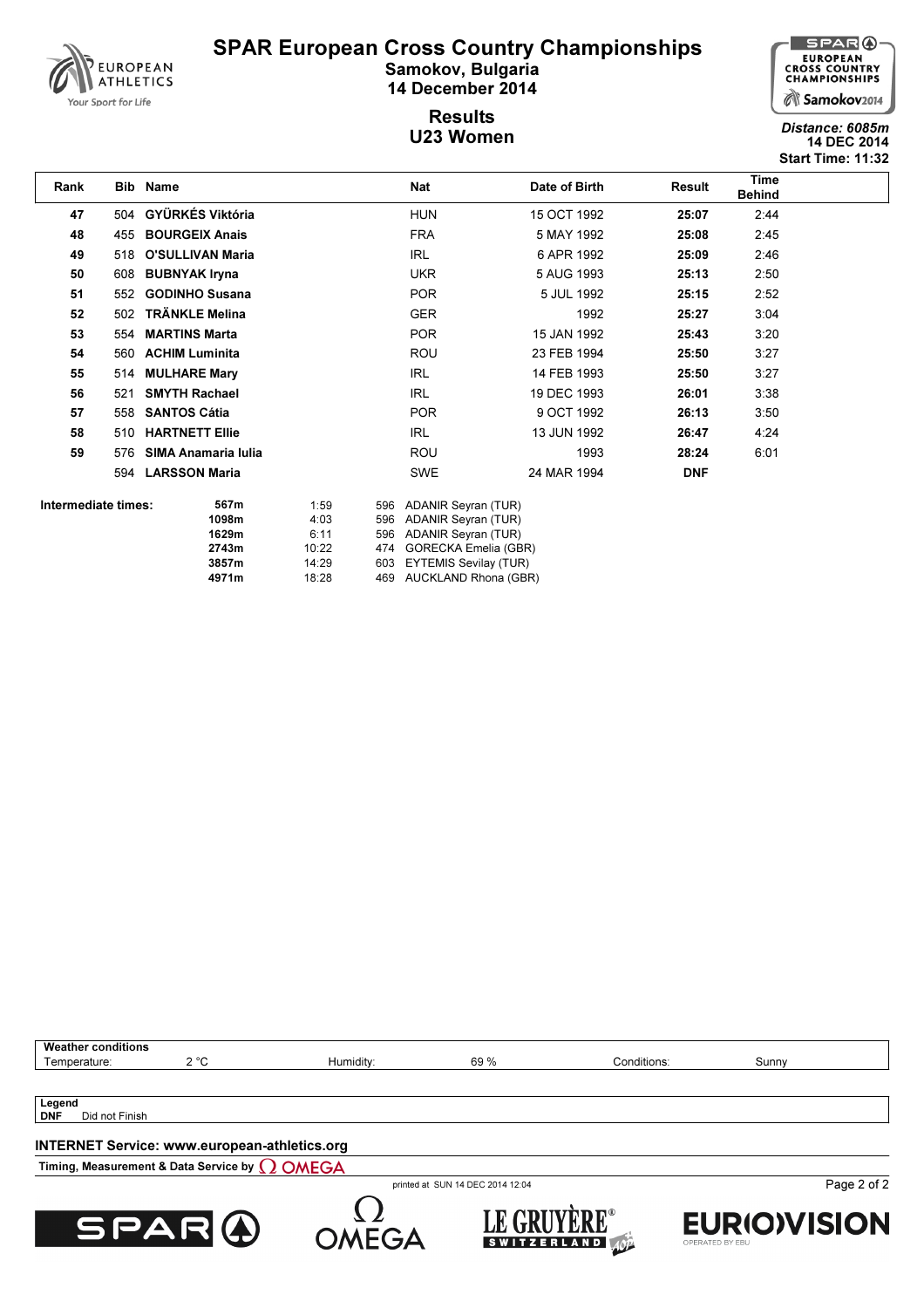

Results



#### Junior Men 14 DEC 2014 Start Time: 10:48 Distance: 6085m

Time یسته به است که از این کشور از این معامل است.<br>استفاده از این کشور Date of Birth Result به این این کشور از این کشور از این کشور از این کشور از این کشور از ای Behind 1 158 CRIPPA Yemaneberhan 1TA 15 OCT 1996 20:07 68 MAYO Carlos ESP 18 SEP 1995 20:22 0:15 162 ETTAQY Said ITA 14 SEP 1996 20:28 0:21 71 MOKHTAR Ayoub ESP 26 OCT 1996 20:30 0:23 156 CHIAPPINELLI Yohanes ITA 18 AUG 1997 20:33 0:26 96 ROUDOLFF LEVISSE Emmanuel FRA 30 JUL 1995 20:37 0:30 75 TORRENTS Jordi ESP 25 SEP 1997 20:40 0:33 257 LEVAY William SWE 27 AUG 1996 20:40 0:33 163 GIACOBAZZI Alessandro ITA 1 FEB 1996 20:41 0:34 251 DANIELSSON Emil SWE 5 SEP 1997 20:42 0:35 11 266 ELKATMIS Saffet THE TUR 1 NOV 1995 20:43 0:36 94 PALCAU Fabien FRA 22 JUN 1997 20:43 0:36 264 BOZKURT Ferhat TUR 10 FEB 1997 20:44 0:37 14 133 TEWOLDE Kidane 1996 1996 20:45 0:38 263 BEKMEZCI Süleyman TUR 15 NOV 1995 20:45 0:38 247 WANDERS Julien SUI 18 MAR 1996 20:47 0:40 119 VENNARD Michael GBR 19 AUG 1995 20:48 0:41 274 ANTONYUK Vyacheslav UKR 13 JUN 1995 20:52 0:45 113 HOPKINS Jac GBR 16 MAY 1997 20:53 0:46 126 KARL Patrick GER 3 MAY 1996 20:54 0:47 237 PETROV Sergey RUS 10 JAN 1996 21:01 0:54 231 GADELSHIN Vildan RUS 12 APR 1995 21:03 0:56 121 WOOD Kieran GBR 3 NOV 1995 21:04 0:57 93 MIELLET Alexis FRA 5 MAY 1995 21:06 0:59 255 JOHANSSON Vidar SWE 8 OCT 1996 21:07 1:00 101 CHAMBERS Peter GBR 8 MAY 1995 21:07 1:00 187 NIESTEN Stan NED 19 NOV 1996 21:07 1:00 61 CELADA Raul ESP 9 SEP 1995 21:08 1:01 196 TJØRNHOM Kristian NOR 19 SEP 1995 21:08 1:01 53 ROSBO Joachim Weel DEN 23 FEB 1997 21:08 1:01 262 BARBAROS Ramazan TUR 5 JAN 1998 21:11 1:04 **32 95 PONTIER Anthony 12 SEP 1997 12 SEP 1997 21:11 1:04** 33 148 MULCAIRE Kevin **19 NOV 1997 11:04** 19 NOV 1997 1:04 146 HARPER David IRL 29 JUN 1995 21:13 1:06 38 FRIŠ Jan CZE 19 DEC 1995 21:15 1:08 80 BELHADJ Mehdi FRA 10 JUN 1995 21:16 1:09 195 SKJESETH Sigurd Ruud NOR 24 DEC 1996 21:18 1:11 198 BLASZCZYK Patryk POL 22 OCT 1996 21:20 1:13 129 MATYSIK Nico GER 30 SEP 1995 21:21 1:14 240 VASILYEV Oleg RUS 30 JUN 1995 21:21 1:14 154 BOUIH Yassin ITA 24 NOV 1996 21:22 1:15 268 KARAGÖZ Ramazan TUR 11 APR 1997 21:22 1:15 189 VAN NUNEN Bart NED 24 SEP 1995 21:23 1:16 282 SHEVCHENKO Serhiy UKR 10 JUL 1996 21:24 1:17 213 PEREIRA André POR 10 JUL 1995 21:24 1:17 104 GLEN Jonathan GBR 5 OCT 1996 21:25 1:18

#### INTERNET Service: www.european-athletics.org

#### Timing, Measurement & Data Service by  $\Omega$  OMEGA



**OMEGA** 

printed at SUN 14 DEC 2014 11:32





Page 1 of 3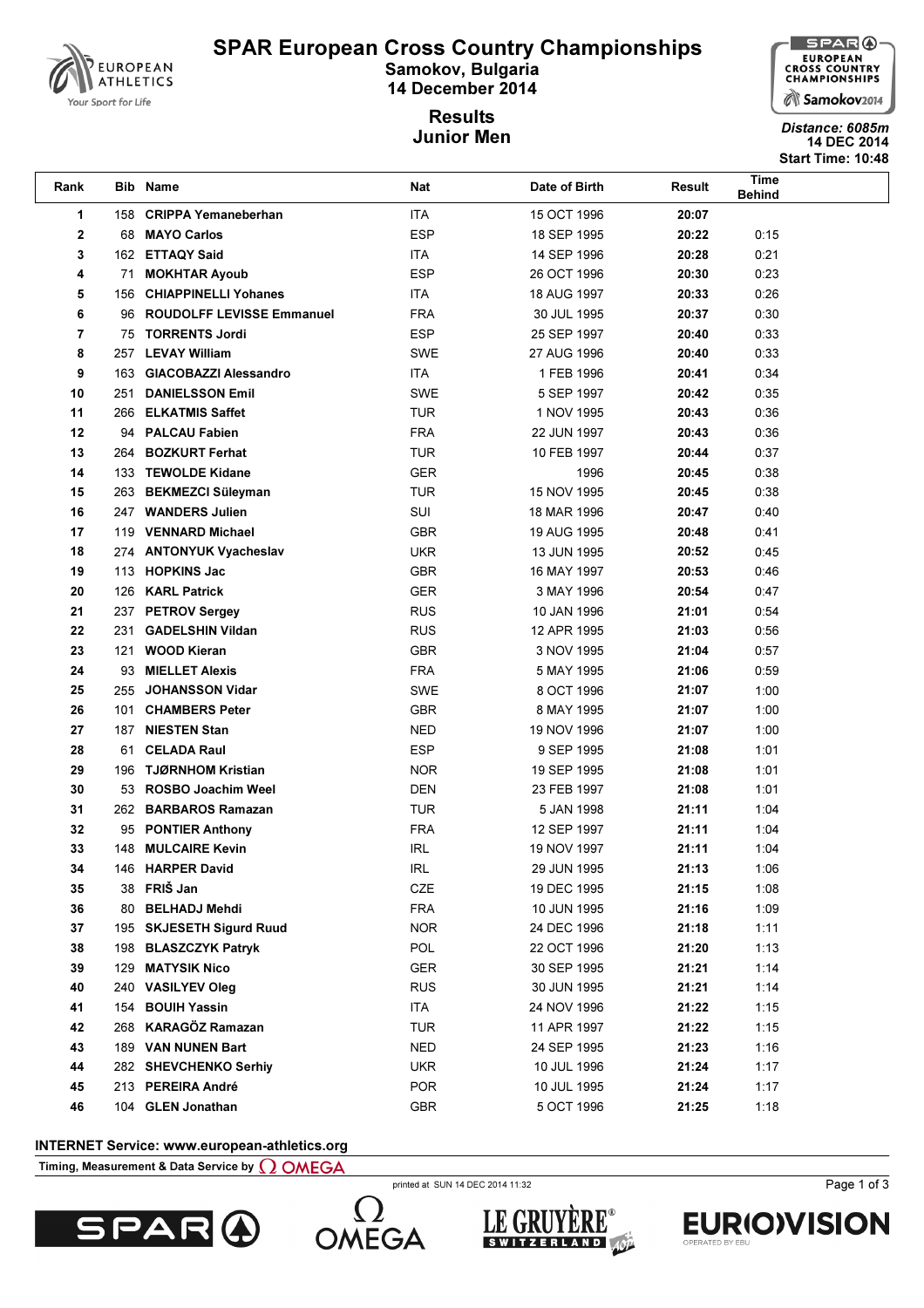





# Start Time: 10:48

| <b>Time</b><br><b>Bib Name</b><br>Nat<br>Date of Birth<br>Rank<br>Result<br><b>Behind</b>                                                           |              |
|-----------------------------------------------------------------------------------------------------------------------------------------------------|--------------|
| SWE<br>260 STEFFENSEN Gabriel<br>29 APR 1996<br>21:26<br>47                                                                                         | 1:19         |
| 48<br>12 INNERHOFER Hans Peter<br>AUT<br>9 JUL 1995<br>21:27                                                                                        | 1:20         |
| 54 SIMONSEN Jacob<br>49<br>DEN<br>1 JAN 1995<br>21:32                                                                                               | 1:25         |
| <b>UKR</b><br>50<br><b>NYZHNYK Mykola</b><br>26 JUL 1995<br>21:32<br>280                                                                            | 1:25         |
| <b>BEKKEVOLL Stian</b><br><b>NOR</b><br>9 OCT 1995<br>51<br>190<br>21:33                                                                            | 1:26         |
| 45 ZEMANÍK Jakub<br><b>CZE</b><br>52<br>21 JUN 1995<br>21:34                                                                                        | 1:27         |
| 53<br><b>HUEBER MOOSBRUGGER Maxime</b><br><b>FRA</b><br>88<br>29 APR 1996<br>21:34                                                                  | 1:27         |
| <b>DEN</b><br>54<br>50<br><b>JENSEN Kristian Holm</b><br>7 DEC 1997<br>21:38                                                                        | 1:31         |
| <b>NOVIKOV Aleksandr</b><br><b>RUS</b><br>1 SEP 1995<br>55<br>236<br>21:38                                                                          | 1:31         |
| ROU<br>56<br>223<br><b>LEANCA Andrei</b><br>30 NOV 1995<br>21:40                                                                                    | 1:33         |
| 254 JANSSON Andreas<br><b>SWE</b><br>7 APR 1996<br>57<br>21:42                                                                                      | 1:35         |
| 14 SINN Luca<br>58<br>AUT<br>5 MAY 1996<br>21:42                                                                                                    | 1:35         |
| 59<br><b>KACZOR Mateusz</b><br>POL<br>3 MAR 1997<br>203<br>21:44                                                                                    | 1:37         |
| SUI<br>60<br>243<br><b>BOHREN Maël</b><br>25 NOV 1996<br>21:44                                                                                      | 1:37         |
| 61<br>151 O'LEARY Jack<br><b>IRL</b><br>4 NOV 1997<br>21:46                                                                                         | 1:39         |
| 62<br>194 PETTERSEN Magnus Hannevig<br><b>NOR</b><br>29 APR 1995<br>21:48                                                                           | 1:41         |
| 63<br>124 GERING Fabian<br><b>GER</b><br>1 NOV 1996<br>21:50                                                                                        | 1:43         |
| 64<br>191 BYRKJELAND Thomas Jefferson<br><b>NOR</b><br>11 FEB 1998<br>21:53                                                                         | 1:46         |
| 65<br><b>HOLM Emil</b><br><b>DEN</b><br>21:54<br>49<br>12 JUL 1996                                                                                  | 1:47         |
| <b>KAPITANETS Vitalii</b><br><b>UKR</b><br>66<br>27 JUL 1995<br>21:56<br>276                                                                        | 1:49         |
| <b>POL</b><br>21:59<br>67<br>202 JOST Zbigniew<br>14 MAR 1996                                                                                       | 1:52         |
| 68<br><b>DEBOGNIES Simon</b><br><b>BEL</b><br>22:03<br>19<br>1996                                                                                   | 1:56         |
| 69<br><b>BUL</b><br>21 FEB 1997<br><b>BALABANOV Ivo</b><br>22:05<br>26                                                                              | 1:58         |
| CRO<br>70<br><b>MALIC Ivan</b><br>13 NOV 1995<br>22:07<br>33                                                                                        | 2:00         |
| 27 GERGOV Georgi<br>71<br><b>BUL</b><br>22:08<br>18 NOV 1997                                                                                        | 2:01         |
| <b>MAIER Vasiele Alexandru</b><br>ROU<br>72<br>30 JUN 1996<br>22:10<br>225<br>73<br><b>DOHERTY Con</b><br><b>IRL</b><br>140<br>11 JUL 1995<br>22:11 | 2:03<br>2:04 |
| <b>SATOR Damian</b><br>74<br><b>POL</b><br>25 FEB 1996<br>22:12<br>207                                                                              | 2:05         |
| TALÁN Michal<br>75<br>249<br><b>SVK</b><br>16 JAN 1996<br>22:12                                                                                     | 2:05         |
| <b>LUESCHER Romain</b><br>SUI<br>76<br>246<br>3 FEB 1996<br>22:13                                                                                   | 2:06         |
| 77<br><b>DUMITRU Ionut Marius</b><br>ROU<br>18 JUN 1996<br>22:18<br>221                                                                             | 2:11         |
| 78<br><b>BELDEAN Dorel Sebastian</b><br>ROU<br>22:21<br>217<br>29 FEB 1996                                                                          | 2:14         |
| <b>BUL</b><br>79<br>30 VASILEV Aleks<br>27 SEP 1995<br>22:22                                                                                        | 2:15         |
| 80<br>177 BUTKEVICIUS Dominykas<br>LTU<br>12 MAR 1995<br>22:23                                                                                      | 2:16         |
| 37 SUŠILOVIC Karlo<br>81<br>CRO<br>11 MAR 1996<br>22:24                                                                                             | 2:17         |
| 82<br><b>REZGIS Tomas</b><br>LTU<br>179<br>9 FEB 1996<br>22:27                                                                                      | 2:20         |
| 83<br>34 MERGON Ognjen<br><b>CRO</b><br>14 NOV 1996<br>22:27                                                                                        | 2:20         |
| 84<br>149 NALLY Rick<br>IRL<br>22 AUG 1995<br>22:29                                                                                                 | 2:22         |
| 85<br>150 O'CONNOR Brendan<br>IRL<br>9 NOV 1995<br>22:34                                                                                            | 2:27         |
| <b>SLO</b><br>86<br>241<br><b>AMON Ambrož</b><br>11 FEB 1998<br>22:37                                                                               | 2:30         |
| 87<br><b>DRAGUSIN lonut Valentin</b><br><b>ROU</b><br>12 APR 1996<br>22:39<br>220                                                                   | 2:32         |
| CZE<br>88<br>46 ZENKL Adam<br>1 DEC 1995<br>23:05                                                                                                   | 2:58         |
| 89<br><b>DE BACKER Manuel</b><br><b>NED</b><br>1996<br>23:10<br>186                                                                                 | 3:03         |
| 42 KOVÁR Jáchym<br>90<br>CZE<br>25 MAY 1996<br>23:27                                                                                                | 3:20         |
| 176 SINICINS Krists<br>91<br>LAT<br>6 JAN 1995<br>23:39                                                                                             | 3:32         |
| 32 BRATULIC Petar<br>92<br>CRO<br>8 JUL 1996<br>23:50                                                                                               | 3:43         |

#### INTERNET Service: www.european-athletics.org

Timing, Measurement & Data Service by  $\Omega$  OMEGA





printed at SUN 14 DEC 2014 11:32



**EURIOVISION**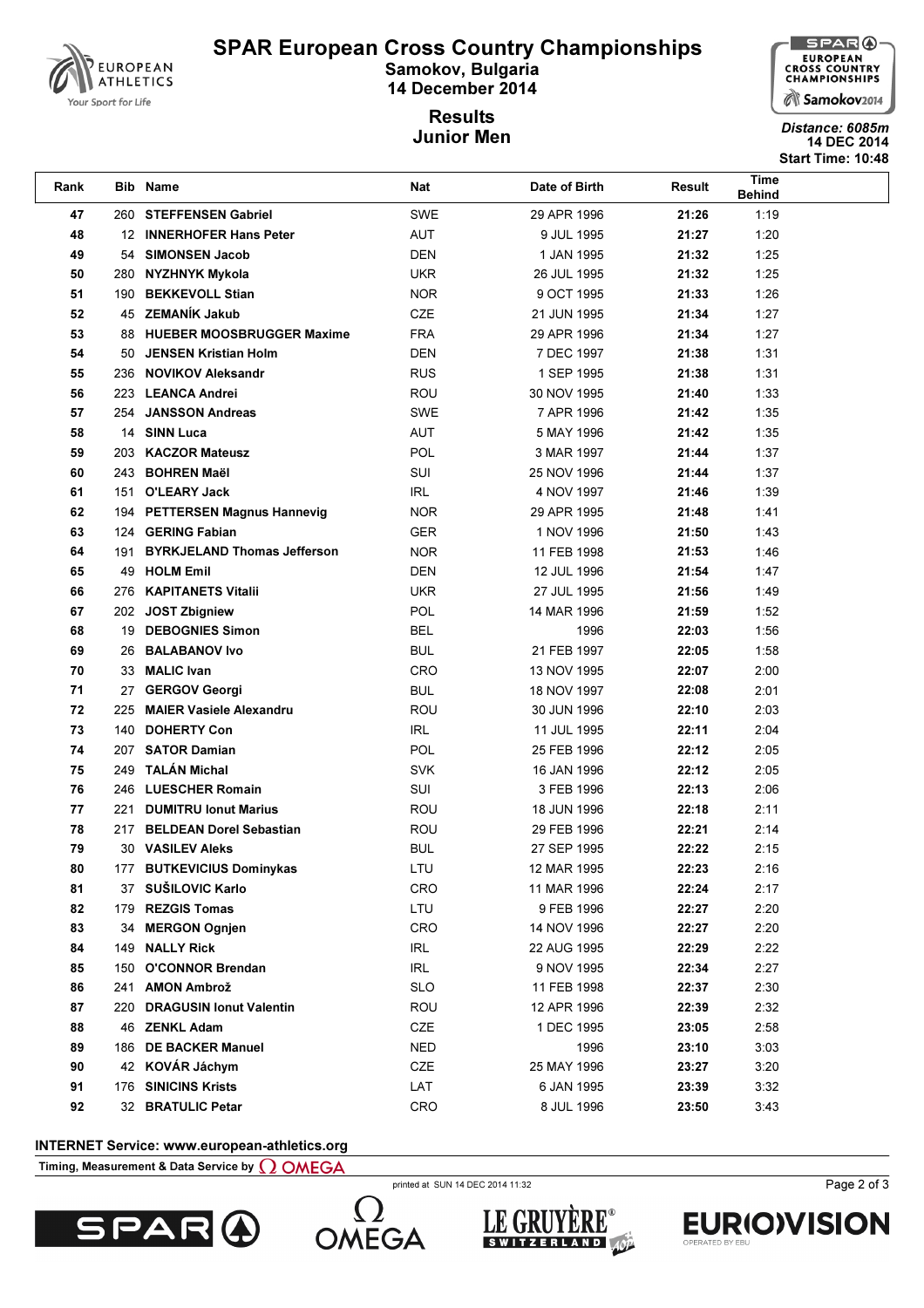

Results



#### Junior Men 14 DEC 2014 Start Time: 10:48 Distance: 6085m

Time یسته به است که از این کشور از این معامل است.<br>استفاده از این کشور Date of Birth Result به این این کشور از این کشور از این کشور از این کشور از این کشور از ای Behind 93 31 YOTOVSKI Aleksandar BUL 23 JUL 1995 24:22 4:15 94 184 PAJMAKOSKI Ilija MKD 10 JUN 1995 24:28 4:21 270 OTI Omer **TUR** 10 FEB 1998 DNF 232 GORIN Nikolay **RUS** RUS 3 JAN 1995 **DNF** 11 FRANZMAIR Nikolaus **AUT** 18 FEB 1995 DNF 23 CUKOVIC Stefan **BIH** 20 DEC 1997 DNF 204 LINKA Kamil POL 2 FEB 1995 DNF 211 MARQUES Miguel 211 MARQUES Miguel 211 MARQUES Miguel 211 MARQUES Miguel 211 MB 170 RIVA Pietro ITA 1 MAY 1997 DNF 98 BOWKER Elliot GBR 1 JAN 1997 DNF 188 SCHUTTE Noah **NED** 15 MAY 1995 **DNF** 125 HENDEL Sebastian GER 1 DEC 1995 DNF 227 RUSU Raul ROU 20 JUL 1995 DNS Intermediate times: 567m 1:48 1:48 MULCAIRE Kevin (IRL) 1098m 3:42 148 MULCAIRE Kevin (IRL) 1629m 5:37 158 CRIPPA Yemaneberhan (ITA) 2743m 9:18 158 CRIPPA Yemaneberhan (ITA) 3857m 12:49 158 CRIPPA Yemaneberhan (ITA)<br>1971m 16:20 236 NOVIKOV Aleksandr (RUS) 16:20 236 NOVIKOV Aleksandr (RUS)

INTERNET Service: www.european-athletics.org Weather conditions Temperature: 1 °C Humidity: 69 % Conditions: Sunny Legend<br>DNF Did not Finish **DNS** Did not Start







**OMEGA** 

**GKI** 

SWITZERLAND 40P



**EURIO)VISION**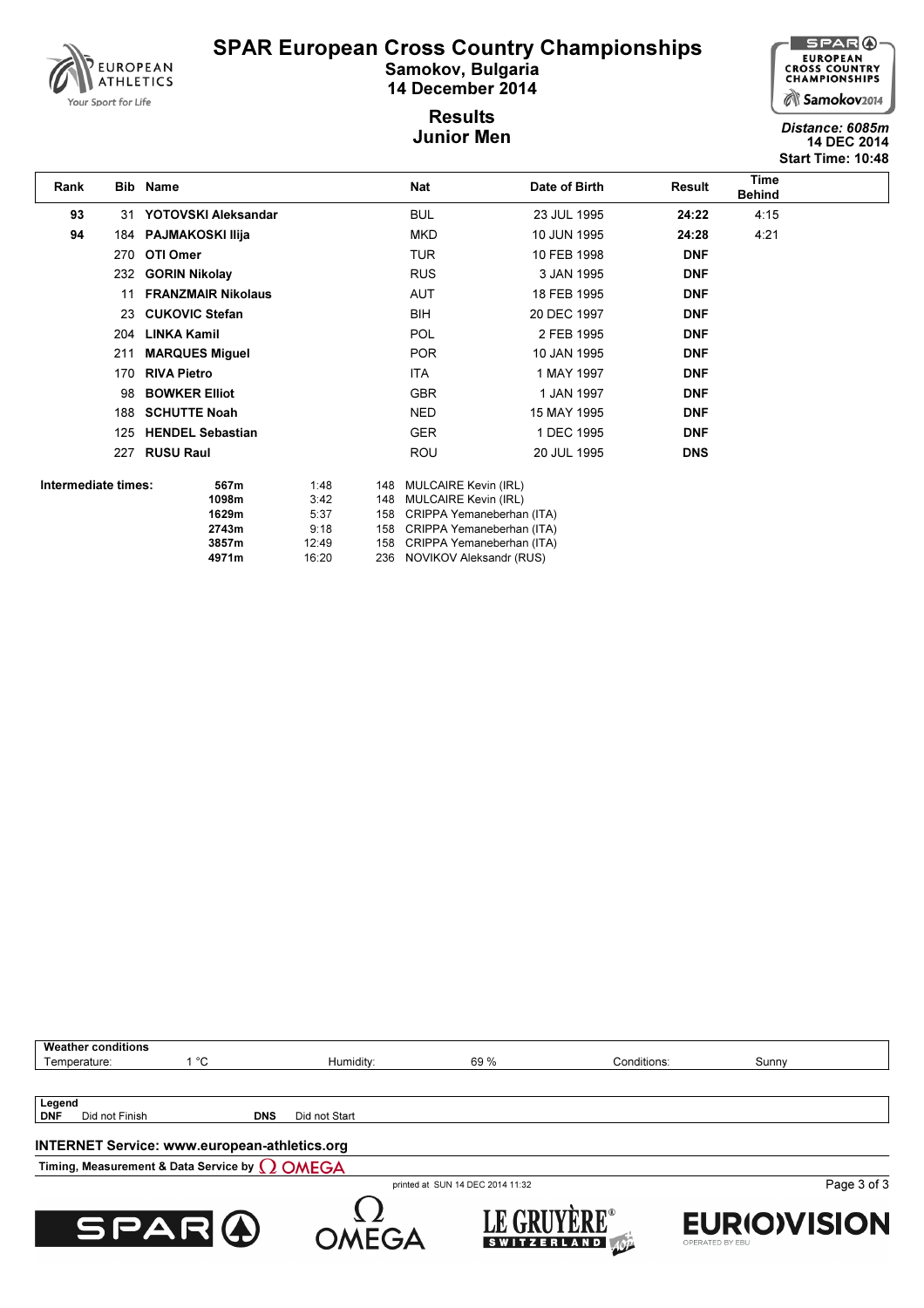

## **Results** Junior Women 14 DEC 2014 Distance: 3857m



## Start Time: 10:30

| Rank           |     | Bib Name                                 | Nat                      | Date of Birth              | Result         | Time<br><b>Behind</b> |  |
|----------------|-----|------------------------------------------|--------------------------|----------------------------|----------------|-----------------------|--|
| 1              |     | 607 TUNA Emine Hatun                     | <b>TUR</b>               | 7 DEC 1995                 | 14:13          |                       |  |
| $\mathbf 2$    |     | 478 JUDD Jessica                         | <b>GBR</b>               | 7 JAN 1995                 | 14:18          | 0:05                  |  |
| 3              |     | 488 TURNER Lydia                         | <b>GBR</b>               | 19 NOV 1996                | 14:25          | 0:12                  |  |
| 4              |     | 497 REH Alina                            | <b>GER</b>               | 23 MAY 1997                | 14:34          | 0:21                  |  |
| 5              |     | 475 GRIFFITHS Amy                        | <b>GBR</b>               | 22 MAR 1996                | 14:38          | 0:25                  |  |
| 6              | 428 | <b>MØLLER Anna Emilie</b>                | <b>DEN</b>               | 28 JUL 1997                | 14:42          | 0:29                  |  |
| $\overline{7}$ |     | 454 BEAUGRAND Cassandre                  | <b>FRA</b>               | 23 MAY 1997                | 14:44          | 0:31                  |  |
| 8              |     | 487 STRAW Rebecca                        | <b>GBR</b>               | 26 APR 1995                | 14:48          | 0:35                  |  |
| 9              |     | 433 ANTÓN Célia                          | <b>ESP</b>               | 23 JAN 1997                | 14:49          | 0:36                  |  |
| 10             |     | 548 PYZIK Weronika                       | POL                      | 14 MAY 1996                | 14:55          | 0:42                  |  |
| 11             |     | 430 PEDERSEN Alberte Kjær                | DEN                      | 23 JUN 1998                | 14:55          | 0:42                  |  |
| 12             |     | 544 MÄRTENSSON Heidi                     | <b>NOR</b>               | 16 MAR 1995                | 14:57          | 0:44                  |  |
| 13             |     | 615 SOLTAN Nataliya                      | <b>UKR</b>               | 6 MAR 1995                 | 14:59          | 0:46                  |  |
| 14             |     | 479 LAW Phoebe                           | <b>GBR</b>               | 12 JAN 1997                | 15:03          | 0:50                  |  |
| 15             |     | 423 STEWARTOVÁ Moira                     | CZE                      | 9 JUN 1995                 | 15:03          | 0:50                  |  |
| 16             |     | 456 BREMOND Célia                        | <b>FRA</b>               | 31 JUL 1996                | 15:05          | 0:52                  |  |
| 17             |     | 589 STUTZ Flavia                         | SUI                      | 19 JUL 1996                | 15:07          | 0:54                  |  |
| 18             |     | 532 REINA Nicole                         | ITA                      | 25 SEP 1997                | 15:08          | 0:55                  |  |
| 19             |     | 495 KISTNER Sarah                        | <b>GER</b>               | 11 DEC 1997                | 15:09          | 0:56                  |  |
| 20             |     | 464 MOUCHET Charlotte                    | <b>FRA</b>               | 5 JUN 1996                 | 15:10          | 0:57                  |  |
| 21             |     | 462 LEJEUNE Cecile                       | <b>FRA</b>               | 1998                       | 15:11          | 0:58                  |  |
| 22             |     | 613 OLYNYUK Natallia<br>494 GEHRING Anna | <b>UKR</b>               | 1 MAR 1995                 | 15:12          | 0:59                  |  |
| 23<br>24       |     | 465 PICARD Lucie                         | <b>GER</b><br><b>FRA</b> | 16 NOV 1996<br>21 MAR 1996 | 15:13<br>15:16 | 1:00<br>1:03          |  |
| 25             | 541 | <b>BERGH Elisabeth Angell</b>            | <b>NOR</b>               | 21 MAR 1996                | 15:18          | 1:05                  |  |
| 26             |     | 483 OUTTEN Georgina                      | <b>GBR</b>               | 26 JUN 1996                | 15:18          | 1:05                  |  |
| 27             |     | 599 ATALAY Bahar                         | TUR                      | 1 OCT 1998                 | 15:20          | 1:07                  |  |
| 28             | 496 | <b>KLOSTERHALFEN Konstanze</b>           | <b>GER</b>               | 18 FEB 1997                | 15:24          | 1:11                  |  |
| 29             | 545 | <b>SOLHEIMDAL Live</b>                   | <b>NOR</b>               | 23 SEP 1996                | 15:24          | 1:11                  |  |
| 30             | 440 | <b>GONZÁLEZ Paula</b>                    | <b>ESP</b>               | 3 MAY 1996                 | 15:25          | 1:12                  |  |
| 31             | 529 | <b>MATESE Camilla</b>                    | <b>ITA</b>               | 2 SEP 1995                 | 15:25          | 1:12                  |  |
| 32             |     | 443 MAHASSIN Dunnia                      | <b>ESP</b>               | 13 MAY 1995                | 15:26          | 1:13                  |  |
| 33             |     | 405 VERHOEVEN Astrid                     | <b>BEL</b>               | 2 FEB 1995                 | 15:26          | 1:13                  |  |
| 34             |     | 602 EROL Sümeyye                         | TUR                      | 15 JUN 1997                | 15:27          | 1:14                  |  |
| 35             |     | 520 SAUNDERS Hope                        | <b>IRL</b>               | 1997                       | 15:28          | 1:15                  |  |
| 36             |     | 616 ZINENKO Valeriya                     | <b>UKR</b>               | 6 NOV 1995                 | 15:28          | 1:15                  |  |
| 37             |     | 604 KALIR Ekin Esra                      | TUR                      | 12 AUG 1996                | 15:34          | 1:21                  |  |
| 38             |     | 574 PISCU Andreea Alina                  | <b>ROU</b>               | 9 JUN 1996                 | 15:35          | 1:22                  |  |
| 39             |     | 431 RODE Louise                          | DEN                      | 1997                       | 15:36          | 1:23                  |  |
| 40             |     | 435 CARDAMA Carmela                      | <b>ESP</b>               | 4 DEC 1996                 | 15:36          | 1:23                  |  |
| 41             | 406 | <b>BARISENKA Alena</b>                   | <b>BLR</b>               | 10 AUG 1996                | 15:36          | 1:23                  |  |
| 42             |     | 493 DONDER Tina                          | <b>GER</b>               | 15 AUG 1996                | 15:37          | 1:24                  |  |
| 43             |     | 519 PIERCE Rhona                         | <b>IRL</b>               | 15 JUN 1998                | 15:40          | 1:27                  |  |
| 44             |     | 524 COCCO Alice Rita                     | <b>ITA</b>               | 2 NOV 1995                 | 15:41          | 1:28                  |  |
| 45             |     | 614 PROKOFYEVA Yevheniya                 | <b>UKR</b>               | 5 JUN 1995                 | 15:41          | 1:28                  |  |
| 46             |     | 588 DIETSCHI Evelyne                     | SUI                      | 4 MAR 1996                 | 15:43          | 1:30                  |  |

### INTERNET Service: www.european-athletics.org

Timing, Measurement & Data Service by  $\Omega$  OMEGA





printed at SUN 14 DEC 2014 11:00





Page 1 of 2